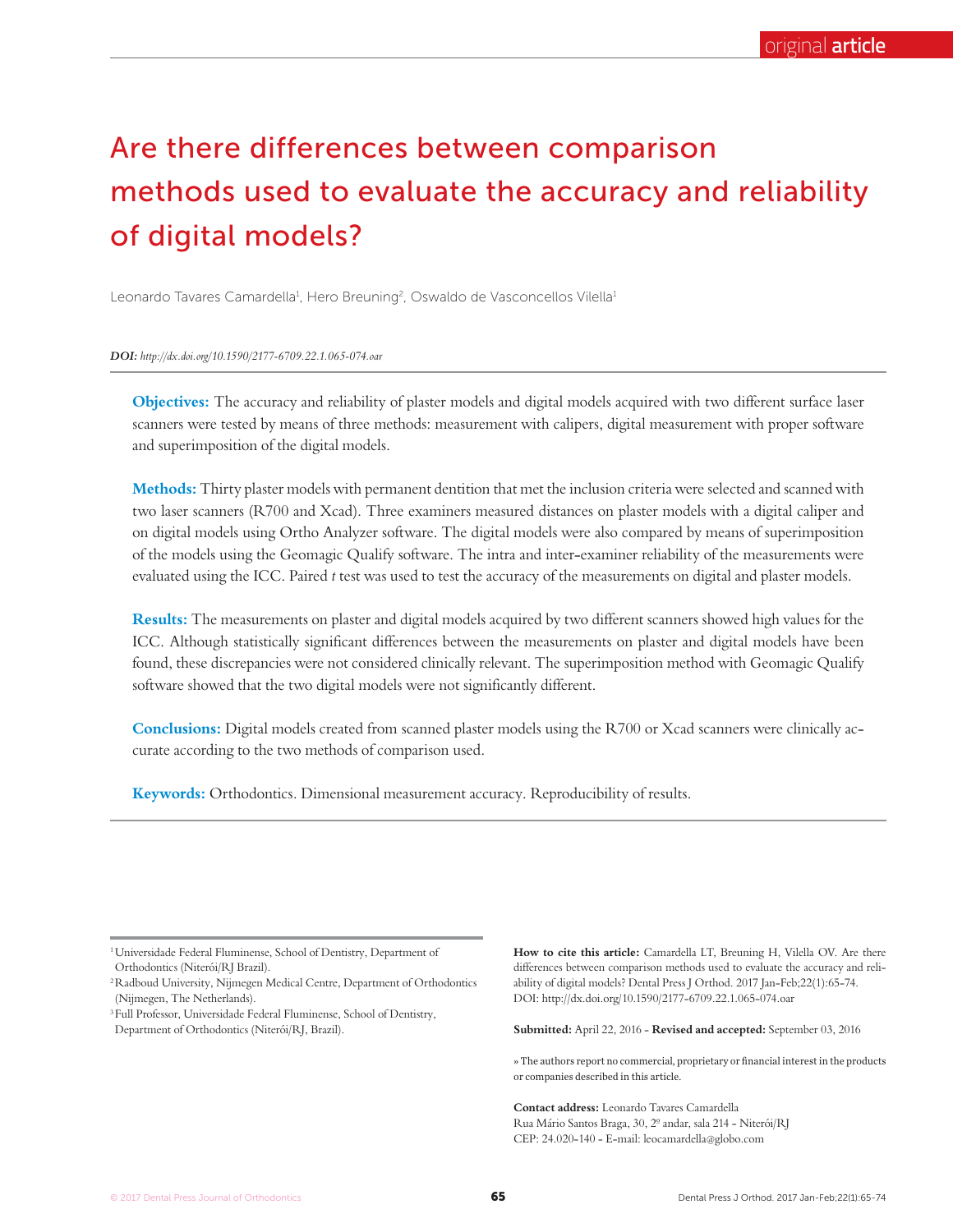# INTRODUCTION

Plaster models have been an essential part of patient records for orthodontic treatment. They are a valuable tool for diagnosis and treatment, and can also provide a dynamic copy of the actual treatment progress of orthodontic cases. It is widely used but oten associated with some problems such as storage, breakage and loss.<sup>1,2</sup> The procedure of scanning the plaster models to create digital models, or directly scanning the teeth, gingiva and palate, is becoming a routine in clinical orthodontics. In 2014, 35% of graduate programs in Orthodontics in the United States and Canada used digital study models for most of the treated cases.<sup>3</sup> The manufacturing of dental models to be used for CAD/CAM systems in Prosthetic Dentistry has been used for some decades.<sup>4</sup>

Digital models can be fabricated with the indirect method of laser scanning of plaster models<sup>1,5-18</sup> and by scanning alginate and PVS impressions with laser scanners or with CT scanners.<sup>2</sup> The direct method of intraoral scanning has been successfully introduced.<sup>12,19</sup> Finally, the dentition can be evaluated and measured on the patient's cone beam computed tomography (CBCT) image.<sup>2,5,14</sup>

Several studies evaluated the accuracy and reliability of measurements of digital models made by plaster models scan. Many of these studies found statistically significant differences between the plaster model and digital model, but these diferences were considered to be clinically not relevant.<sup>1,5-17</sup> Some studies found statistically significant differences and concluded that the measurements on the digital models were significantly  $larger, <sup>6,7,9,10,12</sup>$  while others found significant lower values for the measurements on digital models.<sup>1,8,11</sup> According to this literature survey, it may be concluded that there is no agreement on the accuracy of digital model dimensions made in plaster models scans.

Digital models present several advantages compared to plaster models, such as ease of data storage and data transmission. A major advantage of digital models is the

| <b>Parameter</b>                           | <b>Abbreviation</b> | <b>Definition</b>                                                                                                                                                                                                |
|--------------------------------------------|---------------------|------------------------------------------------------------------------------------------------------------------------------------------------------------------------------------------------------------------|
| Mesiodistal diameter                       | <b>MDD</b>          | Upper and lower mesiodistal diameter of each tooth from first molar to first molar (largest mesiodistal diameter of<br>the mesial contact point to the distal contact point, parallel to the occlusal plane)     |
| Sum of upper 6 teeth                       | Sum upper 6         | Diameter sum of 6 anterior upper teeth                                                                                                                                                                           |
| Sum of upper 12 teeth                      | Sum upper 12        | Diameter sum of 12 anterior upper teeth                                                                                                                                                                          |
| Sum of lower 6 teeth                       | Sum lower 6         | Diameter sum of 6 anterior lower teeth                                                                                                                                                                           |
| Sum of lower 12 teeth                      | Sum lower 12        | Diameter sum of 12 anterior lower teeth                                                                                                                                                                          |
| Crown Height                               | CH                  | Upper and lower crown height from first molar to first molar (from incisal edge or cusp tip to the lower gingival<br>margin from the vestibular axis of each clinical crown - Andrews)                           |
| Upper intercanine<br>distance              | Upper ICD           | Distance between the cusp tip of the upper left canine to cusp tip of the upper right canine                                                                                                                     |
| Upper intermolar<br>distance               | Upper IMD           | Distance between the tip of the mesiobuccal cusp of the upper left first molar to the tip of the mesiobuccal cusp<br>of the upper right first molar                                                              |
| Lower intercanine<br>distance              | Lower ICD           | Distance between the cusp tip of the lower left mandibular canine to cusp tip of the lower right canine                                                                                                          |
| Lower intermolar<br>distance               | Lower IMD           | Distance between the tip of the mesiobuccal cusp of the lower left first molar to the tip of the mesiobuccal cusp<br>of the lower right first molar                                                              |
| Overjet                                    | Overjet             | Distance from the middle of the incisal edge closest to the buccal surface of the upper right maxillary central<br>incisor to the buccal surface of the lower incisor antagonist, parallel to the occlusal plane |
| Overbite                                   | Overbite            | Vertical distance between the marking where the incisal edge of the upper right central incisor overlaps the buccal<br>surface of the lower incisor antagonist until its respective incisal edge                 |
| Interarch right sagittal<br>relationship 1 | Right Sag Rel 1     | Distance from the cusp tip of the upper right canine to the marking where the mesiobuccal cusp of the upper<br>right first molar occludes to the lower arch                                                      |
| Interarch left sagittal<br>relationship 1  | Left Sag Rel 1      | Distance from the cusp tip of the upper left canine to the marking where the mesiobuccal cusp of the upper left<br>first molar occludes to the lower arch                                                        |
| Interarch right sagittal<br>relationship 2 | Right Sag Rel 2     | Distance from the cusp tip of the upper right canine to the meeting point between the gingival margin and the<br>extension of the mesiobuccal groove of the lower right first molar                              |
| Interarch left sagittal<br>relationship 2  | Left Sag Rel 2      | Distance from the cusp tip of the upper left canine to the meeting point between the gingival margin and the<br>extension of the mesiobuccal groove of the lower left first molar                                |

original **article** Are there diferences between comparison methods used to evaluate the accuracy and reliability of digital models?

#### Table 1 - Parameters definitions.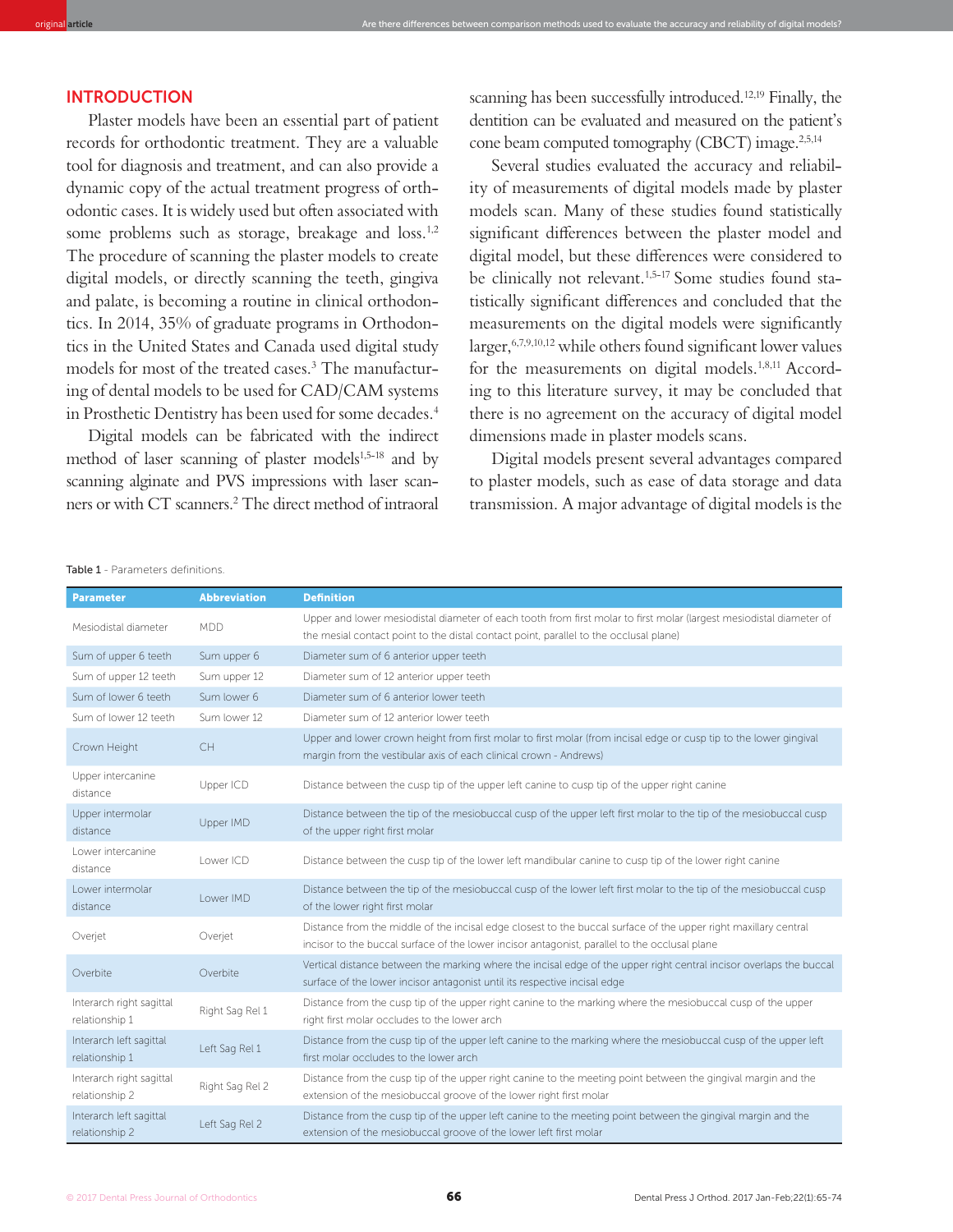As there are several types of plaster model scanners available, studies that evaluate the accuracy and reliability of digital models produced by a specific scanner are required. There are two diferent methods to compare the accuracy of digital models: measurements of distances between teeth; and superimposition of the digital model on stable structures of the models. The aim of our study is to evaluate if these two methods of comparison present similar results and can be used to test the accuracy of digital models in a complementary way.

# MATERIALS AND METHODS

A pilot study with plaster models of 15 individuals was used to determine the sample size for this study. The formula described by Pandis, $21$  assuming a 80% power test and  $α = 0.05$  was used to detect a difference of 0.7 mm between the models whit a standard deviation of 1.0 mm. This sample size calculation revealed the need for a sample of at least 29 plaster models. Ethical approval for the study was received before the start of the study (reference number: 221.664, 01/02/2013).

Impressions from a sample of students at the Orthodontic Department of *Universidade Federal Fluminense* were made. Inclusion criteria for the selected patients were: fully erupted permanent dentition (including all upper and lower first permanent molars). Dentitions showing dental anomalies in size and shape, presence of severe gingival recessions, dental crown abrasions, attritions and erosions or with fixed orthodontic retention, were excluded. The final sample consisted of impressions of 30 volunteers. The age of the volunteers at the time of impression taking was between 21 and 39 years, with an mean of 27 years and 9 months.

Alginate impressions of the upper and lower arches were made (Hydrogum, Zhermack®, Badia Polesine, Rovigo, Italy), following the manufacturer's guidelines. The bite registration was made with a #7 dental wax (Clássico®, São Paulo, Brazil). This bite registration was used for trimming the base of the plaster models. The impression of the teeth and the alveolar ridge were poured with type IV plaster (Vigodent®, Rio de Janeiro, Brazil) and the base of the plaster model was poured with white plaster (Mossoró®, Rio de Janeiro, Brazil). The plaster models were scanned with two diferent types of surface laser scanners: R700 (3Shape®, Copenhagen, Denmark) and Xcad (XCADCAM Tecnologia®, São Paulo, Brazil), according to the instructions of the manufactures. The digital models were used for measurements of dimensions and distances, using the Ortho Analyzer sotware (3Shape®, Copenhagen, Denmark), and for superimposition with Geomagic Qualify software (3D Systems®, Rock Hill, South Carolina, USA). Before the start of the measurements, sagittal, transverse and vertical adjustments on digital models were made when needed, with the mentioned sotware.

Sixty two parameters with clinical relevance for orthodontics were defined (Table 1). Three trained and calibrated examiners performed the measurements on the dental models. For measurements on plaster



Figure 1 - Measurement of the height of the dental crown in the plaster model, with a digital caliper.



Figure 2 - Measurement of the height of the dental crown in the digital model, using the Ortho Analyzer software.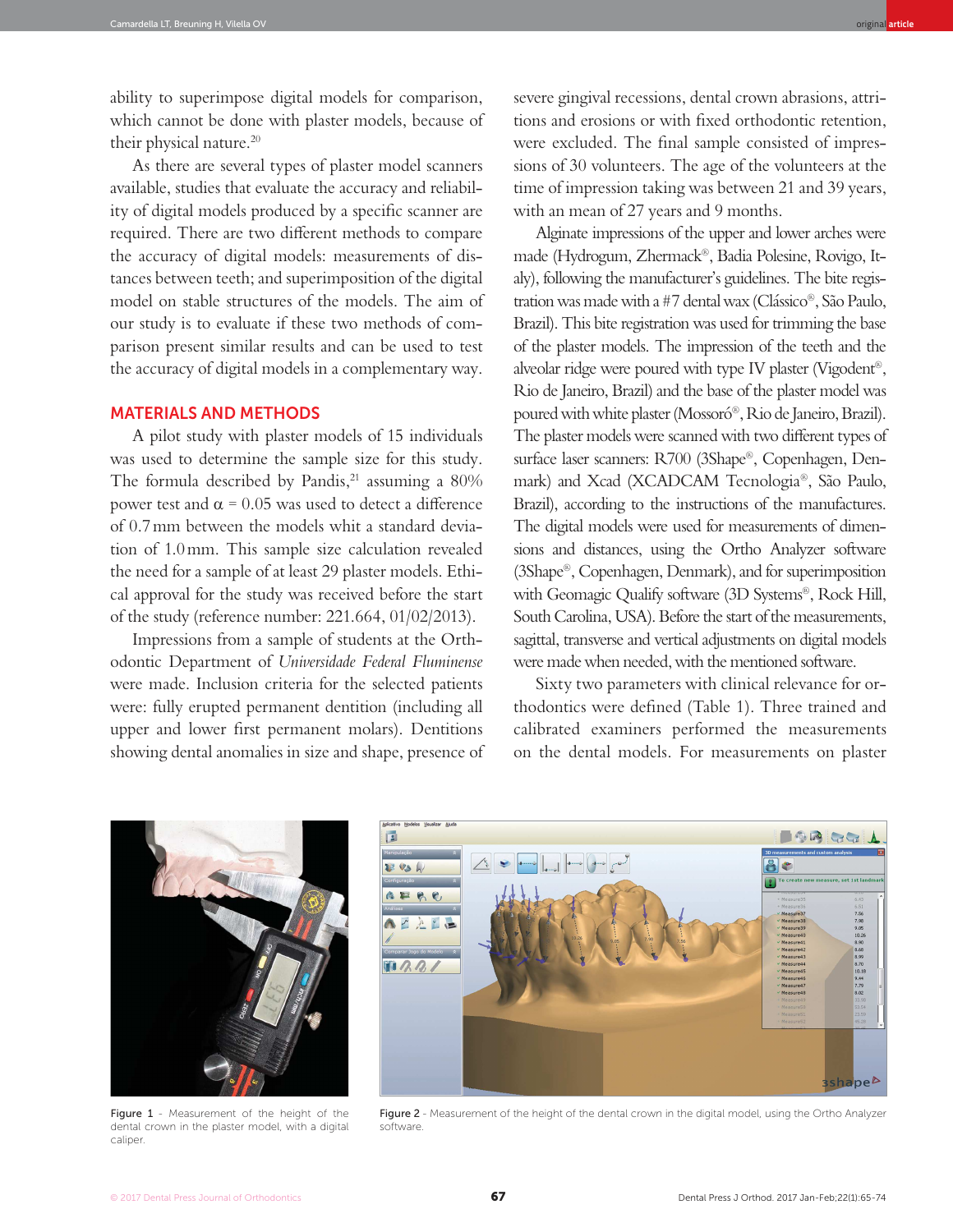models, it was used a caliper with accuracy of 0.01 millimeter (Starrett®, Itu, São Paulo, Brazil) (Fig 1). The measurements on digital models were made with the Ortho Analyzer software (Fig 2). In order to evaluate the accuracy and reliability of the measurements performed by the three examiners, they measured all the parameters on five pairs of models randomly selected from the sample and measured this subsample again ater 15 days. Ater this calibration process, the examiners started measuring all the models.

The digital models of both scanners were also compared using the superimposition method on Geomagic Qualify sotware. The dentition of the two models was aligned using the best-fit surface alignment tool of the sotware. Ater alignment, the model edges were trimmed with digital cutting tool, to create coincident borders between the models. Geomagic Qualify sotware then calculated the maximum and mean distances (positive and negative diferences) as well as the standard deviation between the "capturing points" of the two digital models. These values are visually displayed with a "color map" which shows the distances between the models in diferent colors. The distance limit used for preparation of this color map was  $0.25$  mm (Fig 3). Figure 3 - Superimposition of 3Shape and Xcad models.



| <b>Table 2</b> - Correlation between examiners on plaster models vs. digital models. |  |  |  |  |
|--------------------------------------------------------------------------------------|--|--|--|--|
|                                                                                      |  |  |  |  |

|                  |                                                               | <b>Plaster model</b><br>$n = 30$            |                                                               | <b>3Shape model</b><br>$n = 30$             | $n = 30$                                                      | <b>Xcad model</b>                           |
|------------------|---------------------------------------------------------------|---------------------------------------------|---------------------------------------------------------------|---------------------------------------------|---------------------------------------------------------------|---------------------------------------------|
| <b>PARAMETER</b> | <b>Intraclass</b><br><b>Correlation</b><br><b>Coefficient</b> | 95%<br><b>Confidence</b><br><b>Interval</b> | <b>Intraclass</b><br><b>Correlation</b><br><b>Coefficient</b> | 95%<br><b>Confidence</b><br><b>Interval</b> | <b>Intraclass</b><br><b>Correlation</b><br><b>Coefficient</b> | 95%<br><b>Confidence</b><br><b>Interval</b> |
| Upper MDD (Mean) | 0.891                                                         | $0.814 - 0.942$                             | 0.844                                                         | $0.737 - 0.915$                             | 0.851                                                         | $0.749 - 0.920$                             |
| Sum upper 6      | 0.967                                                         | $0.940 - 0.983$                             | 0.904                                                         | $0.833 - 0.950$                             | 0.955                                                         | $0.920 - 0.977$                             |
| Sum upper 12     | 0.964                                                         | $0.936 - 0.982$                             | 0.941                                                         | $0.895 - 0.969$                             | 0.970                                                         | $0.946 - 0.985$                             |
| Lower MDD (Mean) | 0.881                                                         | $0.797 - 0.937$                             | 0.813                                                         | $0.697 - 0.896$                             | 0.827                                                         | $0.713 - 0.906$                             |
| Sum lower 6      | 0.953                                                         | $0.917 - 0.976$                             | 0.930                                                         | $0.876 - 0.963$                             | 0.932                                                         | $0.880 - 0.965$                             |
| Sum lower 12     | 0.967                                                         | $0.941 - 0.983$                             | 0.960                                                         | $0.928 - 0.979$                             | 0.966                                                         | $0.940 - 0.983$                             |
| Upper CH (Mean)  | 0.955                                                         | $0.921 - 0.977$                             | 0.950                                                         | $0.911 - 0.974$                             | 0.955                                                         | $0.920 - 0.977$                             |
| Lower CH (Mean)  | 0.929                                                         | $0.876 - 0.963$                             | 0.941                                                         | $0.895 - 0.969$                             | 0.947                                                         | $0.906 - 0.972$                             |
| Upper ICD        | 0.967                                                         | $0.940 - 0.983$                             | 0.962                                                         | $0.932 - 0.980$                             | 0.957                                                         | $0.923 - 0.978$                             |
| Lower ICD        | 0.947                                                         | $0.906 - 0.973$                             | 0.950                                                         | $0.910 - 0.974$                             | 0.954                                                         | $0.917 - 0.976$                             |
| Upper IMD        | 0.987                                                         | $0.977 - 0.993$                             | 0.988                                                         | $0.979 - 0.994$                             | 0.991                                                         | $0.983 - 0.995$                             |
| Lower IMD        | 0.965                                                         | $0.937 - 0.982$                             | 0.977                                                         | $0.959 - 0.988$                             | 0.986                                                         | $0.974 - 0.993$                             |
| Overjet          | 0.930                                                         | $0.877 - 0.964$                             | 0.948                                                         | $0.908 - 0.973$                             | 0.858                                                         | $0.759 - 0.924$                             |
| Overbite         | 0.965                                                         | $0.936 - 0.982$                             | 0.991                                                         | $0.984 - 0.996$                             | 0.946                                                         | $0.904 - 0.972$                             |
| Sag Rel (Mean)   | 0.885                                                         | $0.802 - 0.939$                             | 0.933                                                         | $0.882 - 0.965$                             | 0.925                                                         | $0.867 - 0.961$                             |

original **article** Are there diferences between comparison methods used to evaluate the accuracy and reliability of digital models?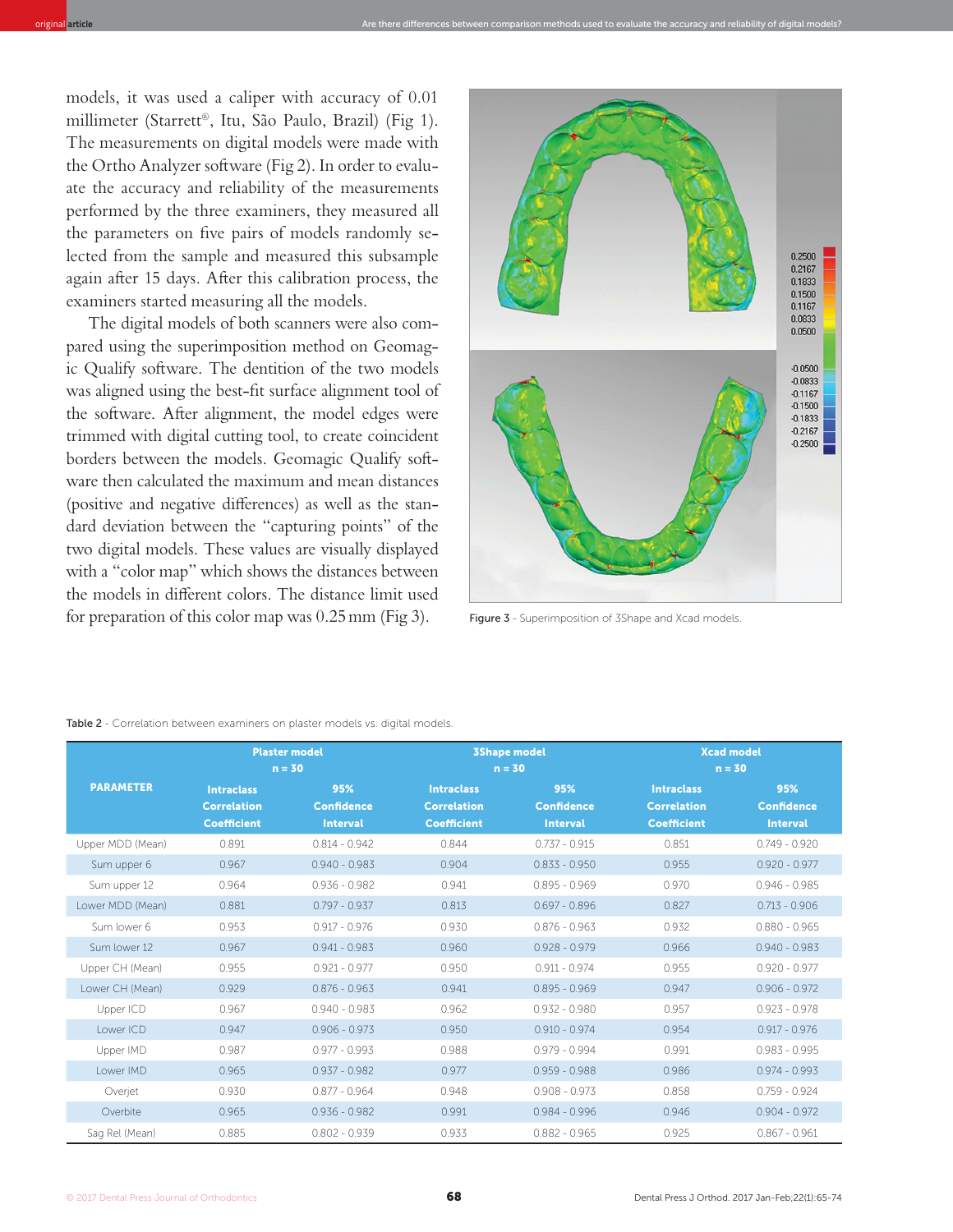# STATISTICAL ANALYSIS

Statistical analysis of the measurements was performed using the SPSS program, version 20.0 (IBM®, Armonk, NY, USA). The intraclass correlation coefficient (ICC) was used to evaluate the intra and inter-examiner reliability of measurements for each model type. Paired *t* test was used to evaluate the intra-examiners accuracy and to compare the diference in distances measured on plaster models and digital models. Descriptive statistical analysis was used to show the results of the superimposition of the digital models. *P*-values < 0.05 were considered to be significant.

### **RESULTS**

The intra-examiners accuracy showed non-significant differences between the two sets of measurements. For plaster models, examiners one and three presented mean differences (for all parameters) of 0.013 mm, and examiner two, a mean difference of 0.012 mm. For digital models scanned with the R700 scanner (3Shape models), mean difference of 0.035 mm in measurement error for all parameters was found for examiner one, 0.184 mm for examiner two and 0.057 mm for examiner three. The mean

Table 3 - Paired *t* tests mean differences between examiners on plaster models vs. digital 3Shape models (mm).

|                  |             |                   | <b>Plaster model vs. 3Shape model</b> |                   |             |                   |  |
|------------------|-------------|-------------------|---------------------------------------|-------------------|-------------|-------------------|--|
| <b>Parameter</b> |             | <b>Examiner 1</b> |                                       | <b>Examiner 2</b> |             | <b>Examiner 3</b> |  |
|                  | <b>Mean</b> | <b>SD</b>         | <b>Mean</b>                           | <b>SD</b>         | <b>Mean</b> | <b>SD</b>         |  |
| Upper MDD (Mean) | $-0.064$    | 0.238             | 0.123                                 | 0.326             | 0.014       | 0.296             |  |
| Sum upper 6      | $-0.570$    | 1.001             | 1.077                                 | 0.769             | 0.393       | 1.253             |  |
| Sum upper 12     | $-0.851$    | 1.313             | 1.487                                 | 1.505             | 0.169       | 2.176             |  |
| Lower MDD (Mean) | $-0.149$    | 0.222             | 0.094                                 | 0.321             | $-0.051$    | 0.255             |  |
| Sum lower 6      | $-0.488$    | 0.675             | 0.888                                 | 0.939             | $-0.144$    | 0.821             |  |
| Sum lower 12     | $-1.789$    | 1.054             | 1.129                                 | 1.364             | $-0.622$    | 1.608             |  |
| Upper CH (Mean)  | 0.005       | 0.299             | $-0.041$                              | 0.257             | $-0.133$    | 0.274             |  |
| Lower CH (Mean)  | 0.063       | 0.285             | $-0.047$                              | 0.325             | $-0.029$    | 0.281             |  |
| Upper ICD        | 0.275       | 0.488             | 0.088                                 | 0.577             | 0.285       | 0.458             |  |
| Upper IMD        | $-0.361$    | 0.365             | $-0.026$                              | 0.845             | $-0.246$    | 0.528             |  |
| Lower ICD        | $-0.085$    | 0.513             | 0.337                                 | 0.534             | $-0.107$    | 0.456             |  |
| Lower IMD        | $-0.469$    | 0.540             | 0.510                                 | 0.833             | 0.171       | 0.607             |  |
| Overjet          | $-0.164$    | 0.412             | 0.091                                 | 0.394             | $-0.259$    | 0.274             |  |
| Overbite         | 0.338       | 0.287             | 0.569                                 | 0.250             | 0.287       | 0.292             |  |
| Sag Rel (Mean)   | $-0.027$    | 0.637             | $-0.427$                              | 0.783             | $-0.142$    | 0.658             |  |

Table 4 - Paired *t* tests mean differences between examiners on plaster models vs. digital Xcad models (mm).

| <b>Plaster model vs. Xcad model</b> |             |                   |                   |           |                   |           |  |
|-------------------------------------|-------------|-------------------|-------------------|-----------|-------------------|-----------|--|
| <b>Parameter</b>                    |             | <b>Examiner 1</b> | <b>Examiner 2</b> |           | <b>Examiner 3</b> |           |  |
|                                     | <b>Mean</b> | <b>SD</b>         | <b>Mean</b>       | <b>SD</b> | <b>Mean</b>       | <b>SD</b> |  |
| Upper MDD (Mean)                    | $-0.143$    | 0.229             | 0.081             | 0.360     | $-0.064$          | 0.233     |  |
| Sum upper 6                         | $-1.043$    | 0.563             | 0.726             | 0.990     | $-0.055$          | 0.655     |  |
| Sum upper 12                        | $-1.719$    | 0.893             | 0.974             | 1.656     | $-0.777$          | 0.973     |  |
| Lower MDD (Mean)                    | $-0.232$    | 0.232             | $-0.015$          | 0.362     | $-0.155$          | 0.233     |  |
| Sum lower 6                         | $-1.431$    | 0.814             | 0.137             | 0.879     | $-0.821$          | 0.658     |  |
| Sum lower 12                        | $-2.791$    | 0.953             | $-0.188$          | 1.588     | $-1.871$          | 0.845     |  |
| Upper CH (Mean)                     | $-0.102$    | 0.261             | $-0.141$          | 0.304     | $-0.286$          | 0.273     |  |
| Lower CH (Mean)                     | $-0.050$    | 0.298             | $-0.093$          | 0.300     | $-0.129$          | 0.264     |  |
| Upper ICD                           | 0.444       | 0.464             | 0.369             | 0.599     | 0.448             | 0.586     |  |
| Upper IMD                           | $-0.288$    | 0.599             | 0.182             | 0.788     | $-0.141$          | 0.475     |  |
| Lower ICD                           | 0.212       | 0.306             | 0.625             | 0.614     | $-0.076$          | 0.470     |  |
| Lower IMD                           | $-0.286$    | 0.506             | 0.778             | 0.638     | 0.379             | 0.458     |  |
| Overjet                             | 0.056       | 0.459             | 0.529             | 0.496     | $-0.013$          | 0.302     |  |
| Overbite                            | 0.199       | 0.435             | 0.528             | 0.522     | 0.217             | 0.621     |  |
| Sag Rel (Mean)                      | 0.218       | 0.654             | $-0.238$          | 0.770     | $-0.139$          | 0.601     |  |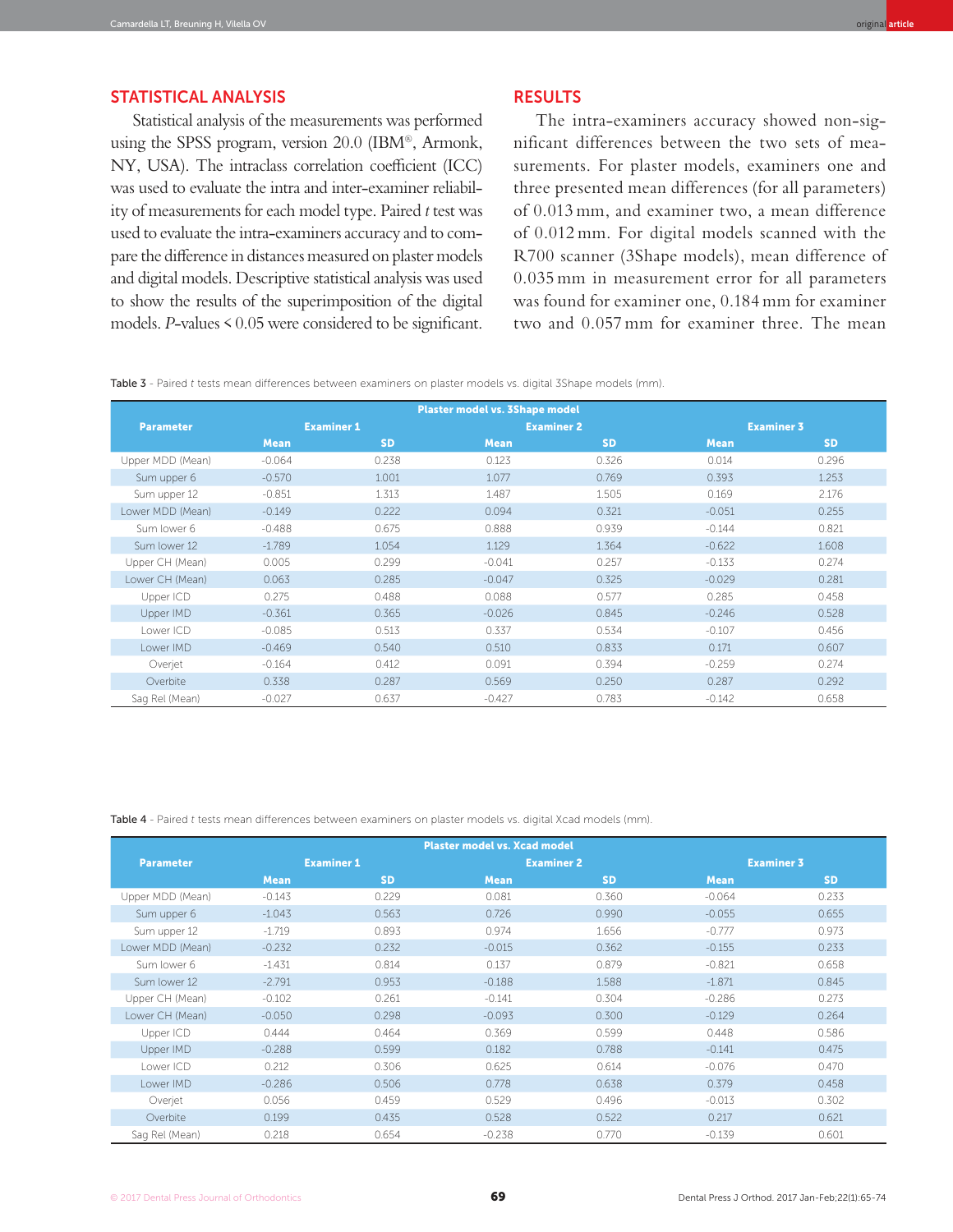difference in measurement error for all measurement parameters on digital models scanned by Xcad scanner (Xcad models) was 0.083 mm for examiner one, 0.099 mm for examiner two, and 0.063 mm for examiner three. According to the ICC, all examiners presented excellent intra-examiners reliability: examiner one showed an mean ICC for all parameters of 0.961 for plaster models, 0.929 for 3Shape models and 0.951 for Xcad models; for examiner two, mean ICC of 0.959 for plaster models, 0.931 for 3Shape models and 0.939 for Xcad models was found; while for examiner three, mean ICC of 0.959 for plaster models, 0.966 for 3Shape models and 0.974 for Xcad models was found.

The analysis of the reliability of the measurements performed by the three examiners revealed a high ICC for the measurements on the plaster model, as well as on the digital models. The lowest ICC among examiners in plaster models was 0.775. For 3Shape models, the lowest ICC was 0.521, and for Xcad models the lowest ICC was 0.726. Of the 62 measurements on plaster models, the ICC of 55 measurements was larger than 0.850, while the ICC for 50 of the 62 measurements in 3Shape models and the ICC of 48 of the measurements on the Xcad models, was larger than 0.850 (Table 2).

Paired *t* test was used to compare the measurements performed by each examiner on plaster model and on the two types of digital models. Clinically relevant diferences

| <b>3Shape model vs. Xcad model</b> |             |                   |             |                   |                   |           |
|------------------------------------|-------------|-------------------|-------------|-------------------|-------------------|-----------|
| <b>Parameter</b>                   |             | <b>Examiner 1</b> |             | <b>Examiner 2</b> | <b>Examiner 3</b> |           |
|                                    | <b>Mean</b> | <b>SD</b>         | <b>Mean</b> | <b>SD</b>         | <b>Mean</b>       | <b>SD</b> |
| Upper MDD (Mean)                   | $-0.079$    | 0.259             | $-0.042$    | 0.368             | $-0.078$          | 0.338     |
| Sum upper 6                        | $-0.472$    | 0.894             | $-0.351$    | 1.134             | $-0.449$          | 1.465     |
| Sum upper 12                       | $-0.868$    | 0.927             | $-0.513$    | 1.514             | $-0.946$          | 2.482     |
| Lower MDD (Mean)                   | $-0.083$    | 0.257             | $-0.109$    | 0.344             | $-0.104$          | 0.268     |
| Sum lower 6                        | $-0.943$    | 0.651             | $-0.751$    | 0.863             | $-0.677$          | 1.081     |
| Sum lower 12                       | $-1.002$    | 1.021             | $-1.317$    | 1.337             | $-1.248$          | 1.689     |
| Upper CH (Mean)                    | $-0.107$    | 0.265             | $-0.099$    | 0.237             | $-0.153$          | 0.227     |
| Lower CH (Mean)                    | $-0.114$    | 0.299             | $-0.046$    | 0.275             | $-0.099$          | 0.201     |
| Upper ICD                          | 0.168       | 0.432             | 0.281       | 0.550             | 0.162             | 0.587     |
| Upper IMD                          | 0.072       | 0.500             | 0.209       | 0.554             | 0.105             | 0.474     |
| Lower ICD                          | 0.297       | 0.469             | 0.288       | 0.533             | 0.031             | 0.416     |
| Lower IMD                          | 0.183       | 0.328             | 0.268       | 0.597             | 0.208             | 0.382     |
| Overjet                            | 0.220       | 0.421             | 0.438       | 0.487             | 0.246             | 0.254     |
| Overbite                           | $-0.139$    | 0.261             | $-0.041$    | 0.426             | $-0.070$          | 0.472     |
| Sag Rel (Mean)                     | 0.245       | 0.571             | 0.189       | 0.644             | 0.002             | 0.627     |

Table 5 - Paired *t* tests mean differences between examiners on 3Shape models vs. Xcad models (mm).

Table 6 - Descriptive analysis of the comparison on 3Shape models vs. Xcad models by superimposition using Geomagic Qualify software (mm).

| <b>Parameter</b>          | <b>Minimum</b> | <b>Maximum</b> | <b>Mean</b> | <b>SD</b> |
|---------------------------|----------------|----------------|-------------|-----------|
|                           |                | Upper arch     |             |           |
| Mean deviation            | $-0.068$       | 0.057          | 0.013       | 0.022     |
| Mean positive differences | 0.036          | 0.196          | 0.077       | 0.036     |
| Mean negative differences | $-0.215$       | $-0.026$       | $-0.073$    | 0.050     |
| Standard Deviation        | 0.044          | 0.233          | 0.102       | 0.048     |
|                           |                | Lower arch     |             |           |
| Mean deviation            | 0.001          | 0.082          | 0.026       | 0.016     |
| Mean positive differences | 0.026          | 0.253          | 0.067       | 0.040     |
| Mean negative differences | $-0.408$       | $-0.029$       | $-0.059$    | 0.070     |
| <b>Standard Deviation</b> | 0.047          | 0.695          | 0.124       | 0.122     |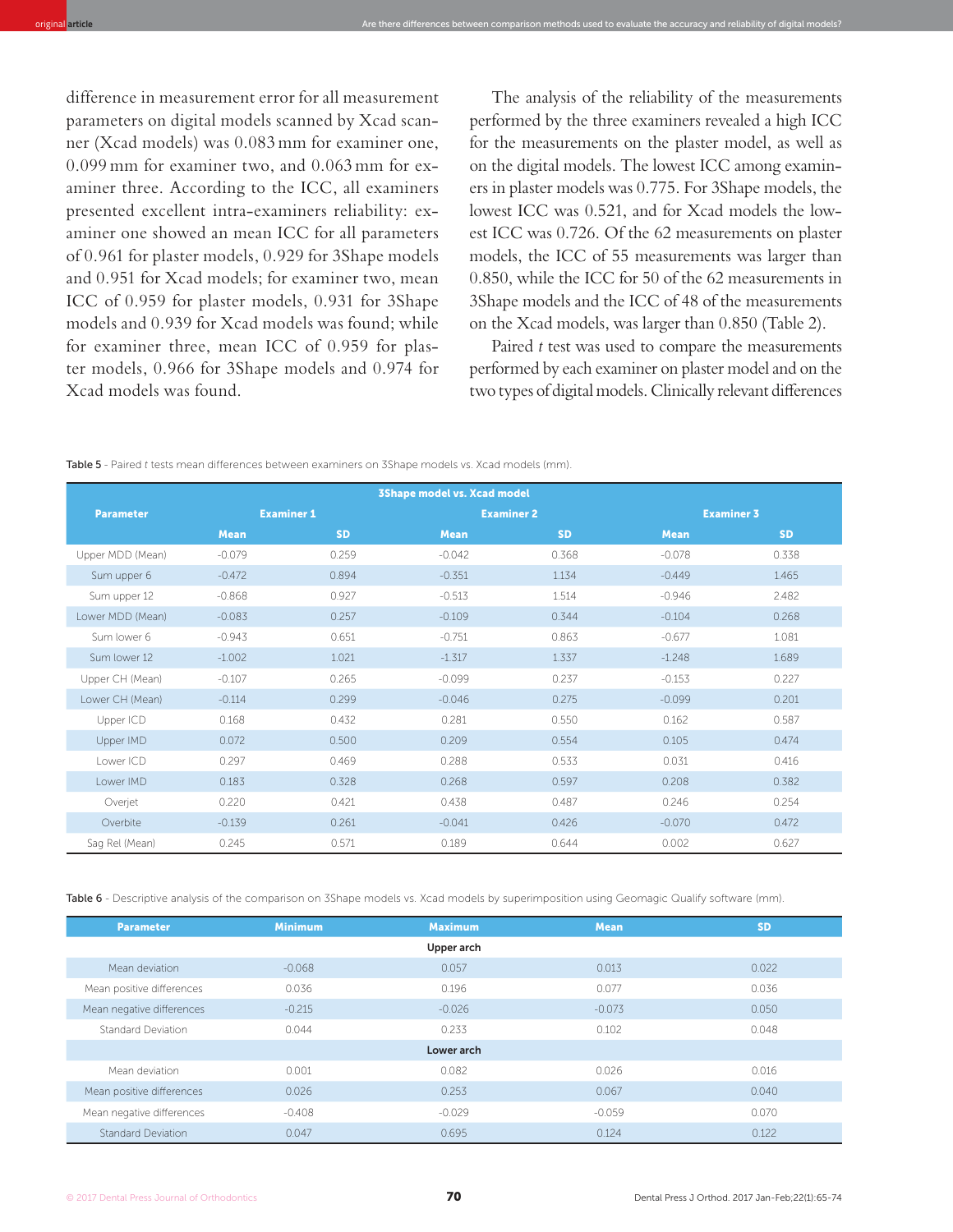between the plaster and digital models were found in some of the measurements (Tables 3 and 4). Paired *t* test showed less clinically relevant diferences on the measured values between the two digital models (Table 5).

The superimposition of the digital models was used to evaluate the mean distances and the standard deviations between the models. The outcome of the descriptive statistical analysis of the differences between the superimposition of the two digital models is shown in Table 6.

#### **DISCUSSION**

This study evaluated the accuracy and reliability of measurements on two digital models made with two different plaster model scanners, compared to measurements on plaster models. The differences between digital models created by the two different scanners were also evaluated by models superimposition. It can be concluded that measurements on plaster models or digital models are associated with some degree of inaccuracy. Accuracy is presented as the difference in measurements of an object (a "gold standard") with known dimensions, but it should be noticed that since these plaster models are a copy of the real dentition, they could present some inaccuracy. The reliability of the scanned plaster model depends on the repeatability and reproducibility of the measurements used.<sup>15,22</sup> As reported in other studies,<sup>1,7,8</sup> the location of the selected reference points for measurements may vary among the examiners, regardless of the method used. This problem of measurement point identification directly affects the reliability of the measurements. To compare the reliability of the measurements among the examiners, the ICC was used. In this study, the reliability of the measurements was considered excellent for plaster models (mean  $r = 0.919$ ), for 3Shape models (mean  $r = 0.900$ ) and for Xcad models (mean  $r = 0.906$ ) (Table 2). These results show that, due to the training and calibration of examiners before the start of this research, specified distances could be accurately measured with both calipers and digital measuring software, on respectively plaster models and digital models.

For the orthodontic measurements used in this study, statistically significant differences are not very important; only clinically relevant differences in measurements do really matter. In this study, it

was decided to use the same values for clinically relevant differences (cut-offs) as reported in the literature.12,13,23 Mean differences in measurements for the overjet, overbite, tooth size and tooth height greater than 0.3 mm, and for transverse and sagittal distances greater than 0.4 mm were considered to be clinically relevant. Although according to the paired *t* test results, the difference between several measurements was statistically significant, the difference between most of the parameters was not considered clinically relevant (Tables 3, 4 and 5).

The differences on measurements of 8 of the 62 measures were considered clinically relevant for the 3Shape models. For the Xcad models, 19 of the 62 measures were considered clinically relevant. This outcome suggests that the digital models made with the 3Shape scanner could be more accurate. The highest mean difference in measurements was 0.92 mm on the 3Shape models and 0.77 mm on the Xcad models, excluding the sum of dental diameters parameters. These data demonstrate a relatively high accuracy and reliability of the dimensions for both digital models. These findings are in concordance with other studies.<sup>6-12,16-18</sup>

Examiners one and three found in general, higher values for measurements on digital models, compared to the same measurements on plaster models (Tables 3 and 4), which is in accordance with the results of some studies.9,12 On the other hand, examiner two found lower values in the measurements on digital models, compared to measurements on plaster models (Tables 3 and 4). This outcome is in concordance with the measurement differences published by Watanabe-Kanno et al.<sup>11</sup>

When measurements on 3Shape models and Xcad models were compared, the diferences between these models were lower than the diferences between the measurements on plaster model and digital models (Table 5). Diferences on only 3 out of 62 distances measured were considered clinically relevant. The highest diference in the mean distance was 0.48 mm for the right sagittal relationship parameter measured with Ortho Analyzer sotware for examiner one. A possible explanation for this result is that the same method was used to compare the digital models (Ortho Analyzer software), which suggests that different measuring methods can afect the measurement accuracy.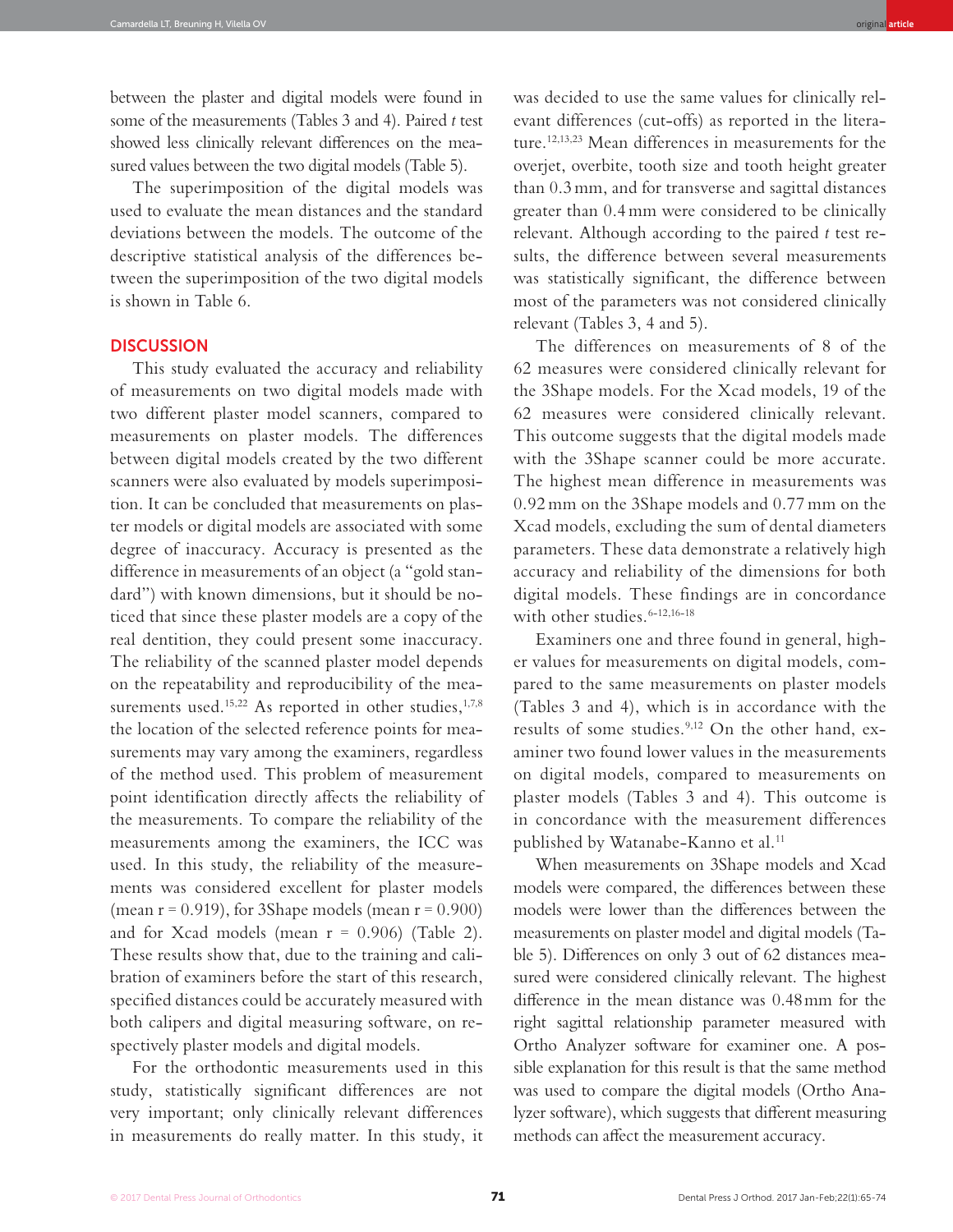

Figure 4 - Overbite measurement in the digital model using the Ortho Analyzer software.

For the measurements of overbite on plaster models and digital models, relatively large diferences were found. Mean diferences for the overbite measurement on the 3Shape models presented clinically relevant diferences for two examiners. For one examiner the overbite measurements presented clinically relevant different on the Xcad models (0.52 mm). The largest difference in overbite measurements found in this study was  $0.56$  mm (Tables 3 and 4). These findings are similar to the results published by Santoro et al<sup>18</sup> and Bootvong et al.<sup>16</sup> These results could show that the overbite measurement between the models is actually diferent, but it can also be possible that a diference in measurement method leads to diferent values of the overbite. On the other hand, the diferences in overbite measurements between the two digital models were not clinically relevant (Table 5). For calipers both the angle and the thickness of the tip of the calipers may have contributed to some inaccuracies in the overbite measurement on plaster models.<sup>18</sup> For digital models, it is possible to magnify and section the image (clipping of the model).

This feature combined with the small reference cursor used for measurement on digital models, facilitates accuracy in measurement point identification compared to the measurement procedure with calipers on plaster models (Fig 4). Regarding the sagittal interarch relationship, two measurements for 3Shape models and two measurements for Xcad models showed clinically relevant diferences, as compared to the measurements on plaster models. The largest diference in sagittal relationship was found in the 3Shape models measured by examiner two (Tables 3 and 4). The diferences in the sagittal interarch relationship measurements between the 3Shape model and Xcad model were small (Table 5). These results indicate that for the studied digital models, a clinically acceptable interarch accuracy and reliability can be expected, compared to the sagittal relationship found for the plaster models.

The measuring method using calipers on plaster models and sotware on digital models was also validated. However, it is important to mention that mistakes can happen during this measuring technique due to the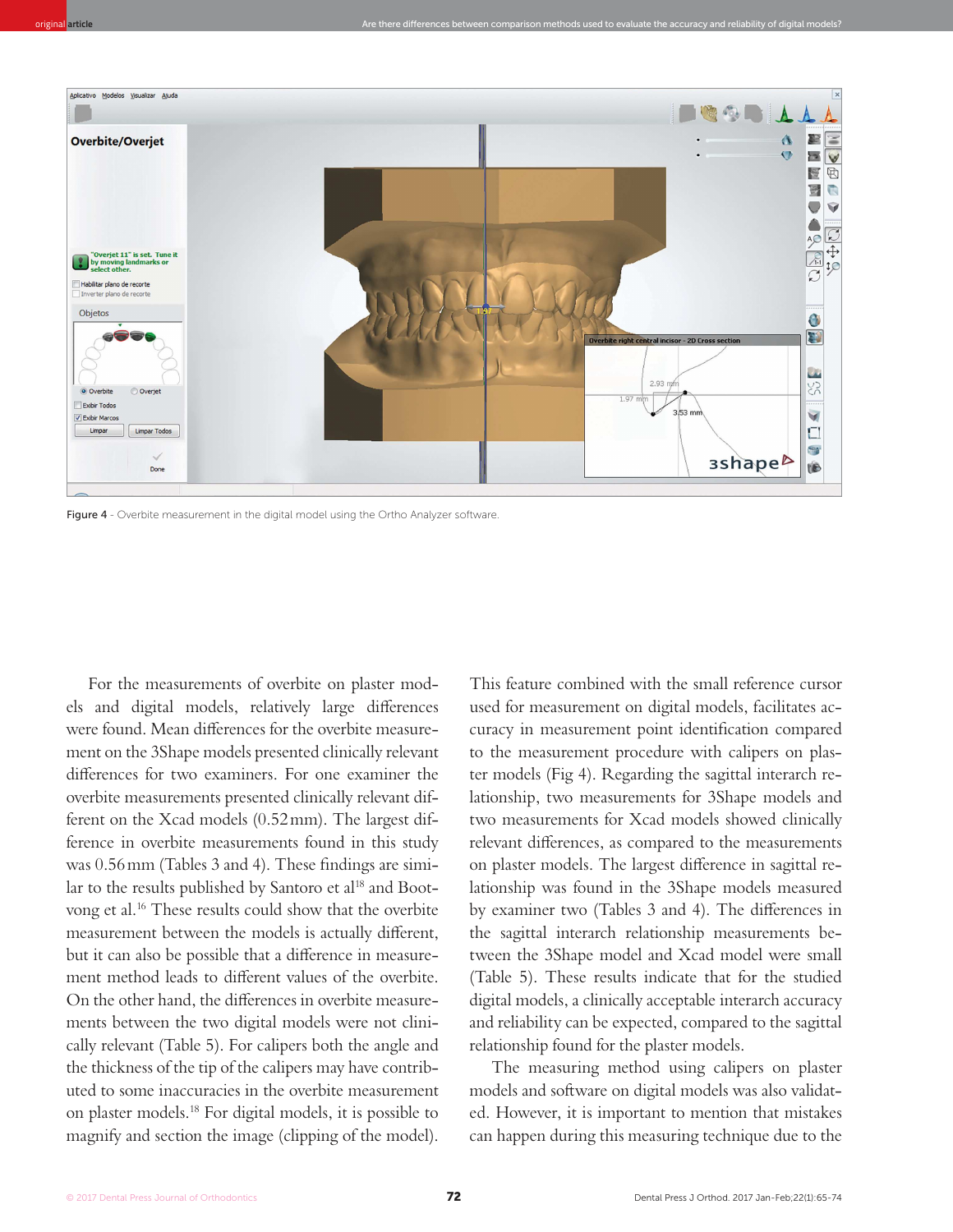subjective interpretation in locating the reference points. It is important to diferentiate between statistically different measurements and clinically relevant diferences, is order to evaluate if diferences in the measurements found on plaster or digital models can really afect the orthodontic diagnosis and treatment planning. It also indicates if the appliances created with computer-aided design/computer-aided manufacturing (CAD/CAM) over the digital dental models will be sufficiently accurate to be used for orthodontic treatment.

The alternative comparison method of models superimposition can be effectively used for digital models<sup>20,24</sup> and this method can also be used to visualize and quantify tooth movement during orthodontic treatment.<sup>25</sup> There are several sotware which can be used for this superimposition method. In this study, it was used the Geomagic Qualify sotware. This superimposition method showed that the diferences between the surfaces of the two digital models were insignificant (Table 6). Blue and red surfaces on the color maps indicate areas with diference bigger than 0.25 mm between the superimposed models. Diferences over 0.25 mm were mainly localized on less relevant locations, such as interdental spaces, surface areas that were not smoothed with the sotware in Xcad models and on the base of the model.

Compared to the distance measurement technique, the superimposition technique as used in this study, is an accurate and reliable method. This super-

imposition method is easy and fast and misinterpretations caused by measurements of different examiners can be avoided as the superimposition method and analysis are made by computer software. Continued research to test the accuracy and reliability of digital models made by indirect methods such as scanning dental models, impressions and direct methods using intraoral scanners and 3D radiographs, is needed as the use of these digital models for diagnosis, treatment planning, restoration and custom appliance fabrication in Dentistry will increase.

#### **CONCLUSIONS**

Digital models from scanned plaster models using the R700 or Xcad scanners were considered clinically accurate according to the two methods of comparison used. Both measurement and superimposition methods to compare the digital models can be efficiently used to evaluate the accuracy and reliability of digital dental models.

#### Acknowledgments

The Coordination of Improvement of Higher Education Personnel (CAPES) provided support for this study. We would like to thank the companies: Barra Laudo, for enabling the scanning of plaster models; and Compass, for providing the Ortho Analyzer software for the measurement of digital models.